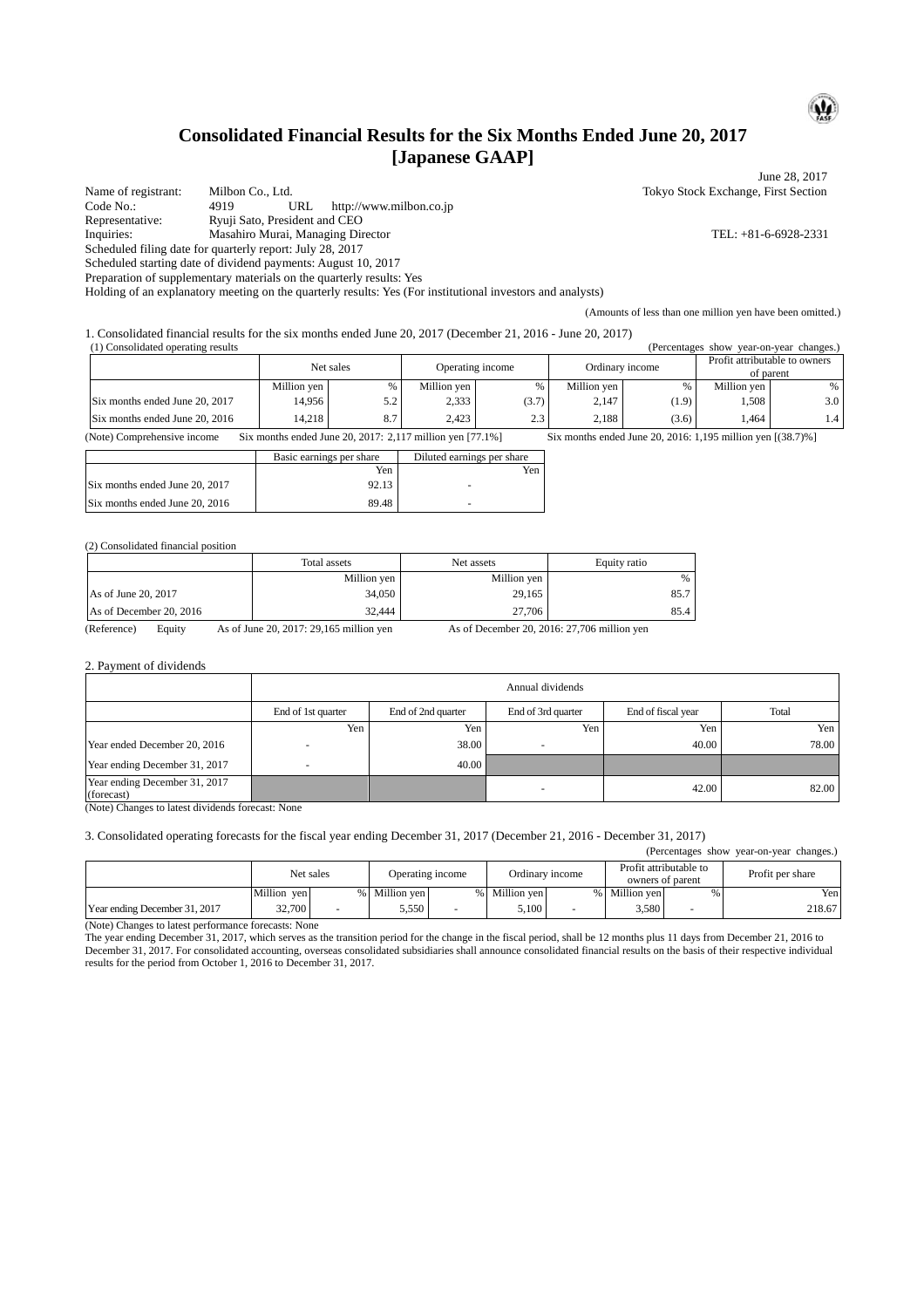\*Notes

- (1) Significant changes in subsidiaries during the period
	- (changes in specified subsidiaries resulting in the change in the scope of consolidation) : None

Exclude: 0 companies (Company name: )

(2) Application of accounting methods specific to the preparation of quarterly consolidated financial statements: No

### (3) Changes in accounting policies, changes in accounting estimates and retrospective restatements

- 1) Changes in accounting policies due to amendment to the accounting standards, etc. : None<br>Changes in accounting policies other than those in 1) above : Yes 2) Changes in accounting policies other than those in  $1$ ) above
- 3) Changes in accounting estimates : Yes
- 4) Retrospective restatements : None

(4) Number of shares issued (common stock)

1) Number of shares issued at the end of the (including treasury shares) 2) Number of treasury shares at the end of th

| period   | As of<br>June 20, 2017            | 16,558,617 shares | As of<br>December 20, 2016        | 16,558,617 shares |
|----------|-----------------------------------|-------------------|-----------------------------------|-------------------|
| e period | As of<br>June 20, 2017            | 187,497 shares    | As of<br>December 20, 2016        | 186,816 shares    |
| эd       | Six months ended<br>June 20, 2017 | 16,371,459 shares | Six months ended<br>June 20, 2016 | 16,372,151 shares |

3) Average number of shares during the period (cumulative)

\*These financial statements are not subject to the review of the quarterly financial statements.

\*Explanation on the appropriate use of operating forecasts and other special instructions

Operating forecasts and other statements regarding the future presented in these materials are based on information currently available and certain assumptions deemed to be reasonable, and actual performance may differ substantially due to various factors.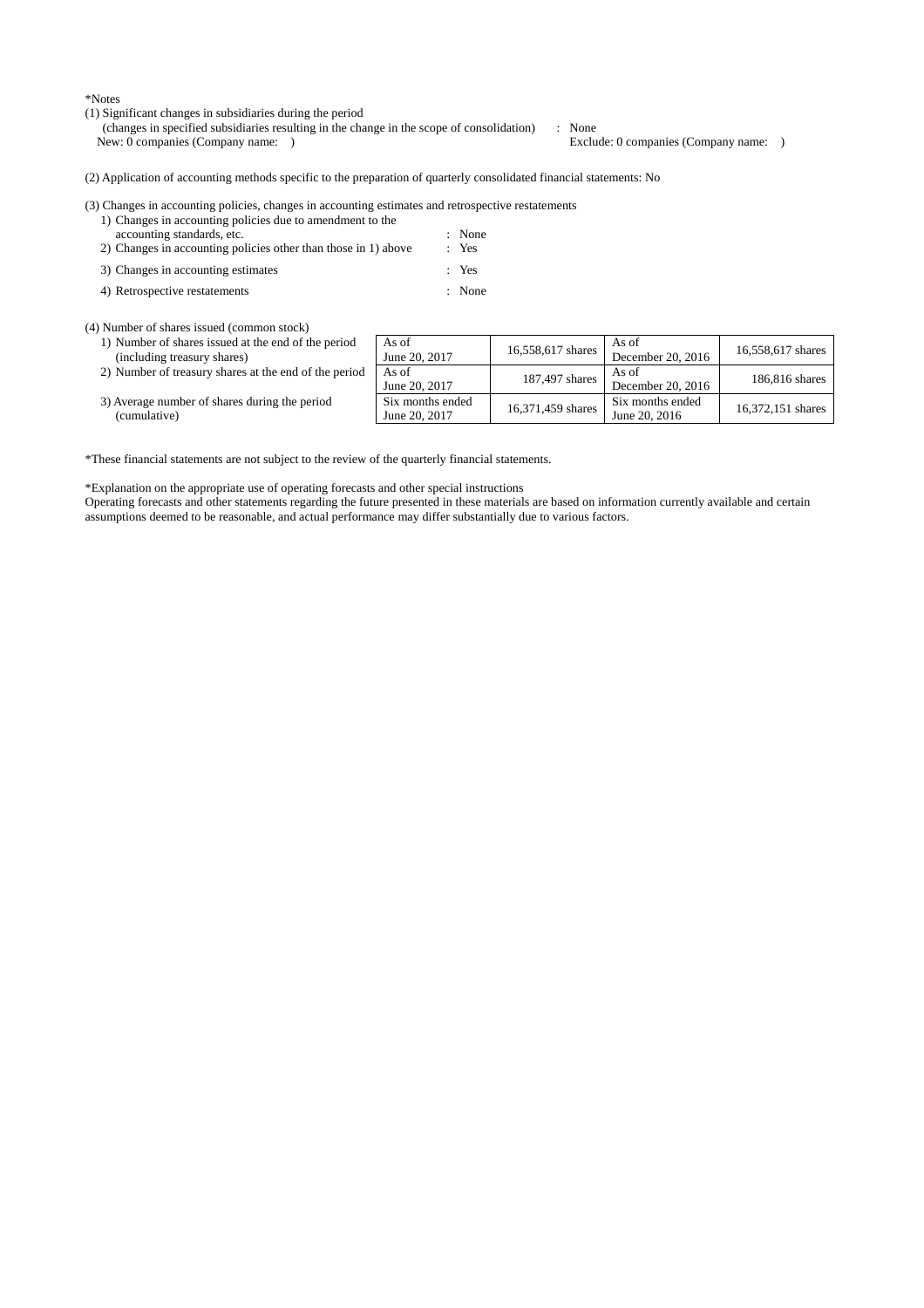# Contents of supplementary materials

| (1) |                                                                                                   | $\overline{2}$ |
|-----|---------------------------------------------------------------------------------------------------|----------------|
| (2) |                                                                                                   |                |
| (3) |                                                                                                   |                |
|     |                                                                                                   | $\overline{4}$ |
| (1) |                                                                                                   | $\overline{4}$ |
| (2) | Quarterly Consolidated Statements of Earnings and Consolidated Statements of Comprehensive Income | 6              |
| (3) |                                                                                                   | 8              |
| (4) |                                                                                                   | 9              |
| (5) |                                                                                                   | 9              |
| (6) | Changes in accounting policies, changes in accounting estimates and retrospective restatements    | 9              |
| (7) |                                                                                                   | 9              |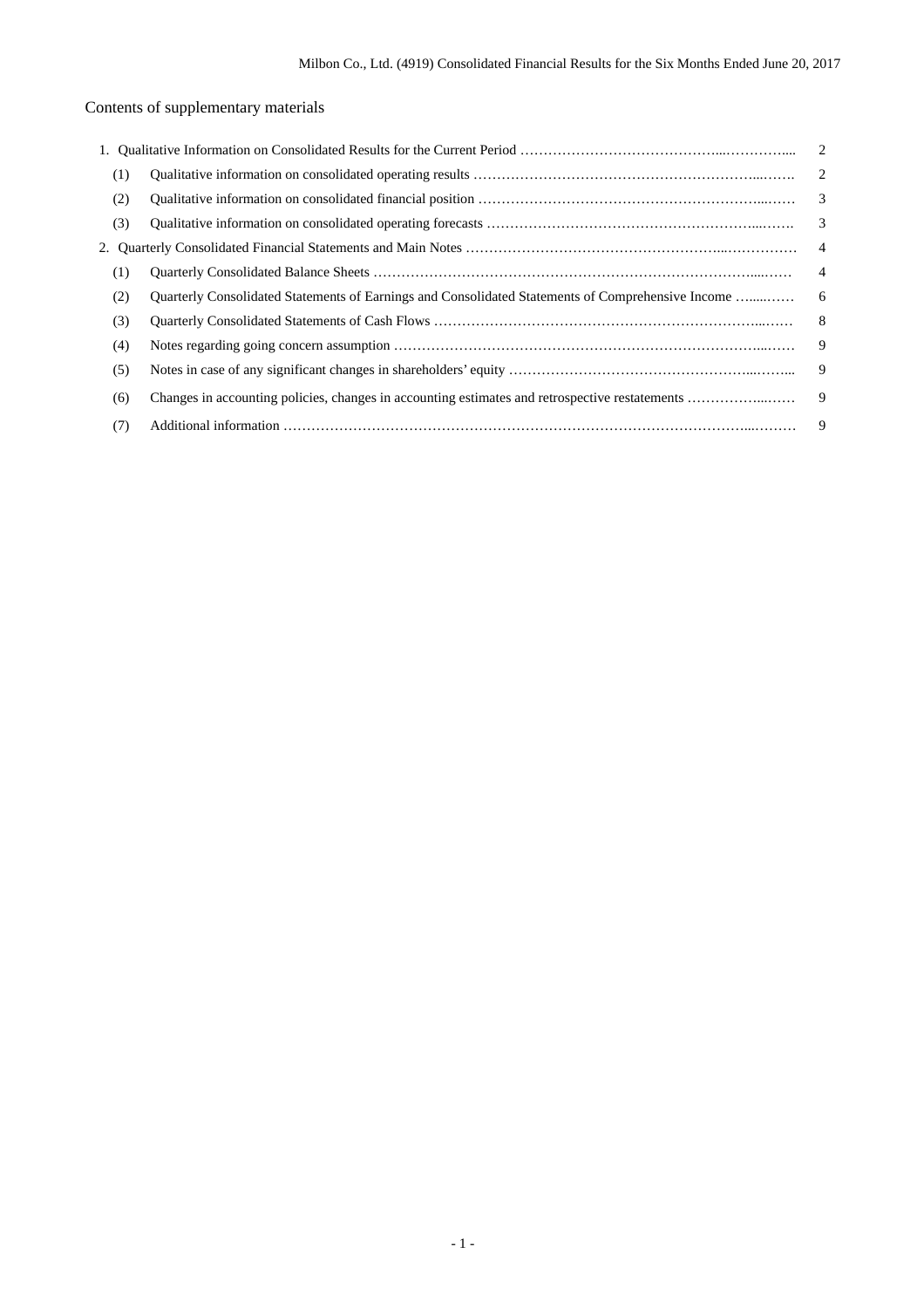## 1. Qualitative Information on Consolidated Results for the Current Period

(1) Qualitative information on consolidated operating results

During the six month period ended June 20, 2017, the Japanese economy continued on a moderate recovery trend, due to improvement in the employment environment. However, the overall economic outlook remains uncertain, owing to factors such as the policies of the new administration in the U.S. and political risks in Europe, together with the concerns over an economic slowdown in China and other Asian emerging economies. In the beauty industry, business conditions continue to pose challenges due to the adverse impact of demographic trends and other factors.

Amid this environment, the Milbon Group is working with salons toward the goal of "supporting 'the development of lifelong hair designers' to create lifelong customers by understanding their generational perspectives and values, with the aim of improving productivity through consumption that spreads across generations."

Consolidated net sales during the six month period ended June 20, 2017 increased to 14,956 million yen (up 5.2% year-on-year). One of the factors behind the increase was strong sales of ORDEVE Addicthy in the hair coloring product category, a product launched in February that lets customers enjoy the kind of freedom in color design available to Europeans and Americans. Another factor was steady growth in East Asia including China and South Korea, and Southeast Asia.

Operating income was 2,333 million yen (down 3.7% year-on-year), ordinary income was 2,147 million yen (down 1.9% yearon-year), and profit attributable to owners of parent was 1,508 million yen (up 3.0 % year-on-year).

Breakdown of net sales by product category and breakdown of net sales into domestic and overseas sales are shown below:

| Product category        | Six months ended<br>June 20, 2016 | ---          | Six months ended<br>June 20, 2017 |              | Increase<br>(decrease) | Year-on-year<br>change $(\%)$ |
|-------------------------|-----------------------------------|--------------|-----------------------------------|--------------|------------------------|-------------------------------|
|                         | Amount                            | Ratio $(\%)$ | Amount                            | Ratio $(\%)$ | amount                 |                               |
| Hair care products      | 8,511                             | 59.8         | 8,680                             | 58.0         | 169                    | 2.0                           |
| Hair coloring products  | 4,944                             | 34.8         | 5,462                             | 36.5         | 517                    | 10.5                          |
| Permanent wave products | 664                               | 4.7          | 709                               | 4.8          | 45                     | 6.8                           |
| Others                  | 98                                | 0.7          | 104                               | 0.7          | 6                      | 6.3                           |
| Total                   | 14,218                            | 100.0        | 14,956                            | 100.0        | 738                    | 5.2                           |

[Breakdown of consolidated net sales by product category] (Unit: Million yen)

(Unit: Million yen)

|                | Six months ended | June 20, 2016 |        | Six months ended<br>June 20, 2017 | Increase<br>(decrease) | Year-on-year  |
|----------------|------------------|---------------|--------|-----------------------------------|------------------------|---------------|
|                | Amount           | Ratio $(\%)$  | Amount | Ratio $(\%)$                      | amount                 | change $(\%)$ |
| Domestic sales | 12,330           | 86.7          | 12.847 | 85.9                              | 517                    | 4.2           |
| Overseas sales | 1.888            | 13.3          | 2.109  | 14.1                              | 221                    | 11.7          |
| Total          | 14,218           | 100.0         | 14,956 | 100.0                             | 738                    | 5.2           |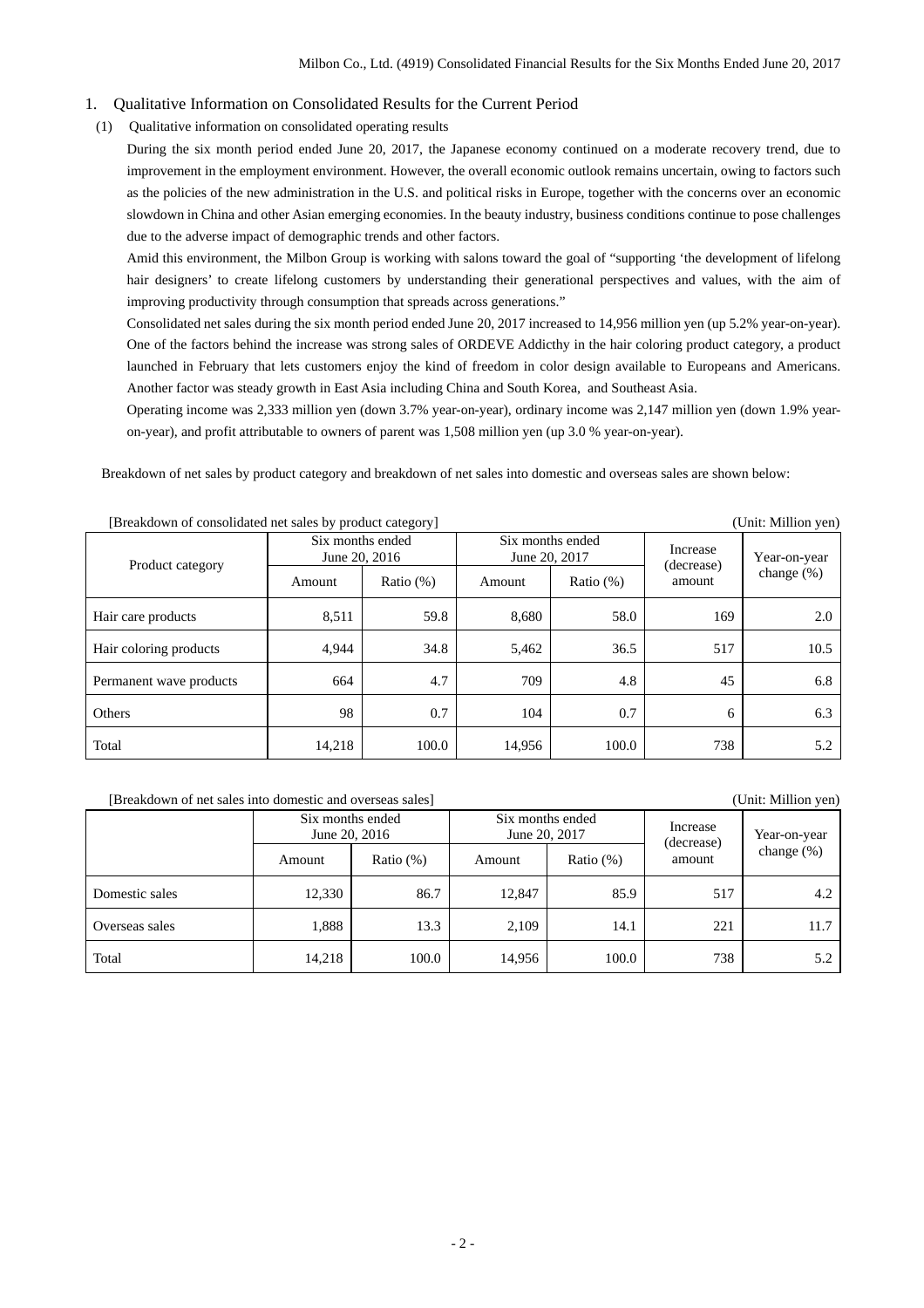- (2) Qualitative information on consolidated financial position
- 1) Assets, liabilities and net assets

Total assets at the end of the six month period ended June 20, 2017 increased by 1,606 million yen compared to the end of the previous fiscal year to 34,050 million yen.

Current assets decreased by 245 million yen compared to the end of the previous fiscal year to 13,165 million yen. This was mainly due to the 1,000 million yen decrease in securities (jointly managed designated money trusts, etc.), the 553 million yen increase in cash and deposits and the 394 million yen increase in merchandise and finished goods.

Non-current assets increased by 1,852 million yen compared to the end of the previous fiscal year to 20,884 million yen. This was due mainly to the 367 million yen decrease in property, plant and equipment with the sale of the Aoyama Plant, and the 2,055 million yen increase in investment securities attributable to factors such as purchases of investment securities and higher prices of listed stocks.

Current liabilities decreased by 128 million yen compared to the end of the previous fiscal year to 4,462 million yen. This was due mainly to the 312 million yen decrease in accounts payable - other.

Non-current liabilities increased by 275 million yen compared to the end of the previous fiscal year to 422 million yen.

Net assets increased by 1,459 million yen compared to the end of the previous fiscal year to 29,165 million yen. This was due mainly to the 853 million yen increase in retained earnings, the 430 million yen increase in valuation difference on availablefor-sale securities attributable to factors such as higher prices of listed stocks.

As a result, the equity ratio changed from 85.4% at the end of the previous fiscal year to 85.7%. Net assets per share based on the total outstanding shares as of the end of the period under review increased from 1,692.33 yen per share at the end of the previous fiscal year to 1,781.54 yen per share.

## 2) Cash flows

Cash and cash equivalents (hereinafter "net cash") at the end of the six month period ended June 20, 2017 decreased by 404 million yen compared to the end of the previous fiscal year to 4,333 million yen, as a result of using the net cash provided by operating activities for the payment of income taxes and the payment of dividends.

(Cash flows from operating activities)

Net cash provided by operating activities amounted to 1,992 million yen. This was mainly the result of posting 2,146 million yen in profit before income taxes, depreciation of 553 million yen, the 409 million yen increase in inventories and 640 million yen in income taxes paid.

(Cash flows from investing activities)

Net cash used in investing activities amounted to 1,785 million yen. This was mainly due to the purchase of investment securities of 1,434 million yen, the purchase of property, plant and equipment of 419 million yen, the purchase of intangible assets of 216 million yen and proceeds from sales of property, plant and equipment of 300 million yen.

(Cash flows from financing activities)

Net cash used in financing activities amounted to 657 million yen. This was mainly due to the cash dividends paid to shareholders of 653 million yen.

## (3) Qualitative information on consolidated operating forecasts

In terms of the full-year forecast there are no changes to the previous consolidated operating forecasts, which were announced on February 24, 2017.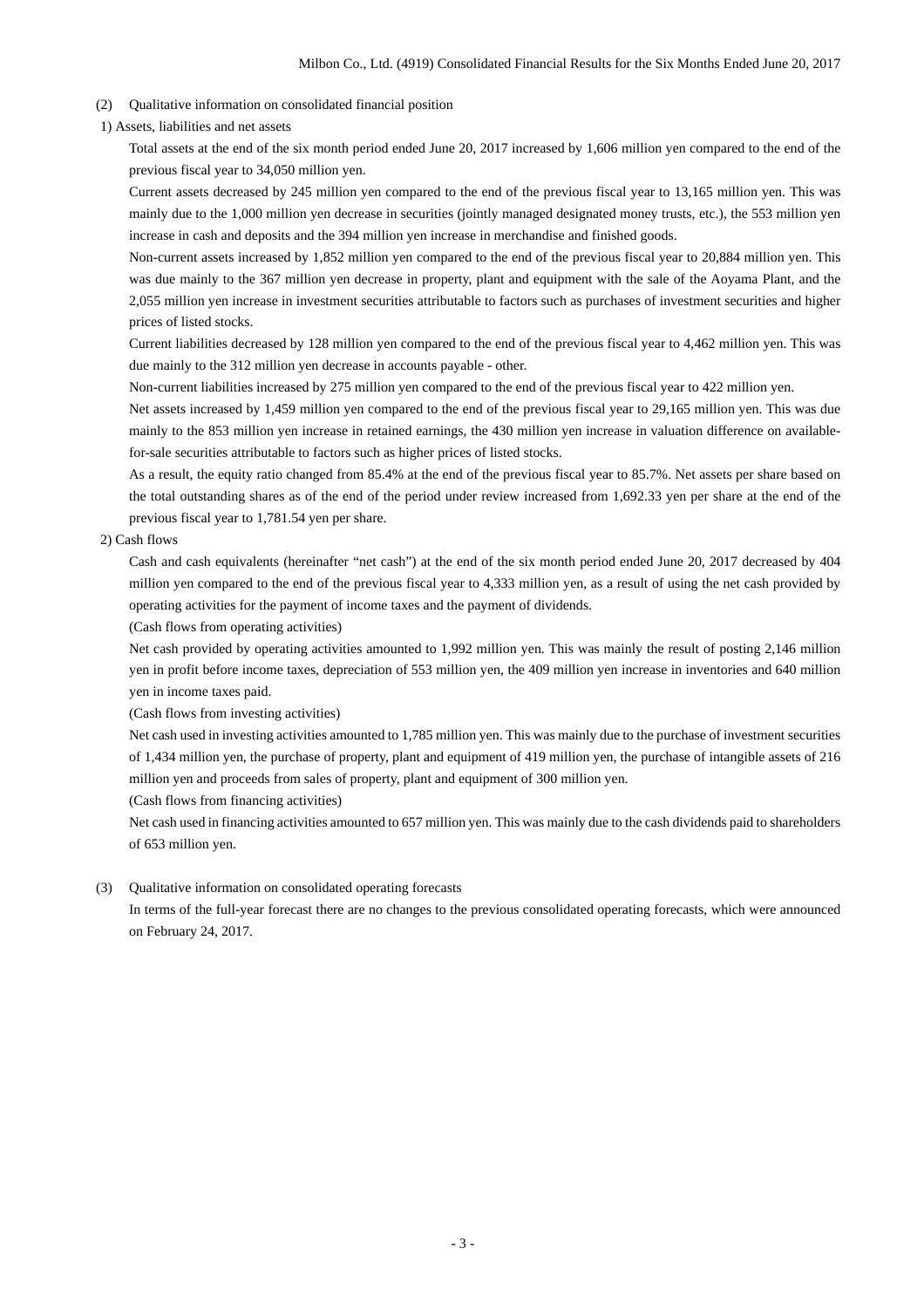# 2. Quarterly Consolidated Financial Statements and Main Notes

(1) Quarterly Consolidated Balance Sheets

|                                        |                                                   | (Thousand yen)                                         |
|----------------------------------------|---------------------------------------------------|--------------------------------------------------------|
|                                        | Previous Fiscal Year<br>(As of December 20, 2016) | <b>Current Second Quarter</b><br>(As of June 20, 2017) |
| Assets                                 |                                                   |                                                        |
| Current assets                         |                                                   |                                                        |
| Cash and deposits                      | 4,023,328                                         | 4,576,341                                              |
| Notes and accounts receivable - trade  | 3,805,519                                         | 3,728,228                                              |
| Securities                             | 1,000,000                                         |                                                        |
| Merchandise and finished goods         | 2,974,165                                         | 3,368,638                                              |
| Work in process                        | 36,684                                            | 35,272                                                 |
| Raw materials and supplies             | 883,147                                           | 983,772                                                |
| Other                                  | 862,383                                           | 631,235                                                |
| Allowance for doubtful accounts        | (173,901)                                         | (157, 644)                                             |
| Total current assets                   | 13,411,329                                        | 13,165,844                                             |
| Non-current assets                     |                                                   |                                                        |
| Property, plant and equipment          |                                                   |                                                        |
| Buildings and structures, net          | 6,795,092                                         | 6,562,320                                              |
| Machinery, equipment and vehicles, net | 2,377,617                                         | 2,264,147                                              |
| Land                                   | 5,154,087                                         | 5,022,794                                              |
| Construction in progress               | 21,093                                            | 41,474                                                 |
| Other, net                             | 333,243                                           | 422,638                                                |
| Total property, plant and equipment    | 14,681,134                                        | 14,313,375                                             |
| Intangible assets                      | 789,601                                           | 871,653                                                |
| Investments and other assets           |                                                   |                                                        |
| Investment securities                  | 2,621,957                                         | 4,677,521                                              |
| Net defined benefit asset              | 249,854                                           | 248,509                                                |
| Other                                  | 743,866                                           | 837,662                                                |
| Allowance for doubtful accounts        | (53, 556)                                         | (63, 862)                                              |
| Total investments and other assets     | 3,562,121                                         | 5,699,830                                              |
| Total non-current assets               | 19,032,857                                        | 20,884,859                                             |
| <b>Total assets</b>                    | 32,444,187                                        | 34,050,703                                             |
| Liabilities                            |                                                   |                                                        |
| <b>Current liabilities</b>             |                                                   |                                                        |
| Accounts payable - trade               | 687,193                                           | 784,022                                                |
| Accounts payable - other               | 2,788,818                                         | 2,475,940                                              |
| Income taxes payable                   | 678,180                                           | 546,644                                                |
| Provision for sales returns            | 15,198                                            | 14,353                                                 |
| Provision for bonuses                  | 137,562                                           | 131,454                                                |
| Other                                  | 284,059                                           | 509,795                                                |
| Total current liabilities              | 4,591,012                                         | 4,462,211                                              |
| Non-current liabilities                |                                                   |                                                        |
| Net defined benefit liability          | 32,270                                            | 41,564                                                 |
| Other                                  | 114,456                                           | 381,119                                                |
| Total non-current liabilities          | 146,726                                           | 422,684                                                |
| <b>Total liabilities</b>               | 4,737,738                                         | 4,884,896                                              |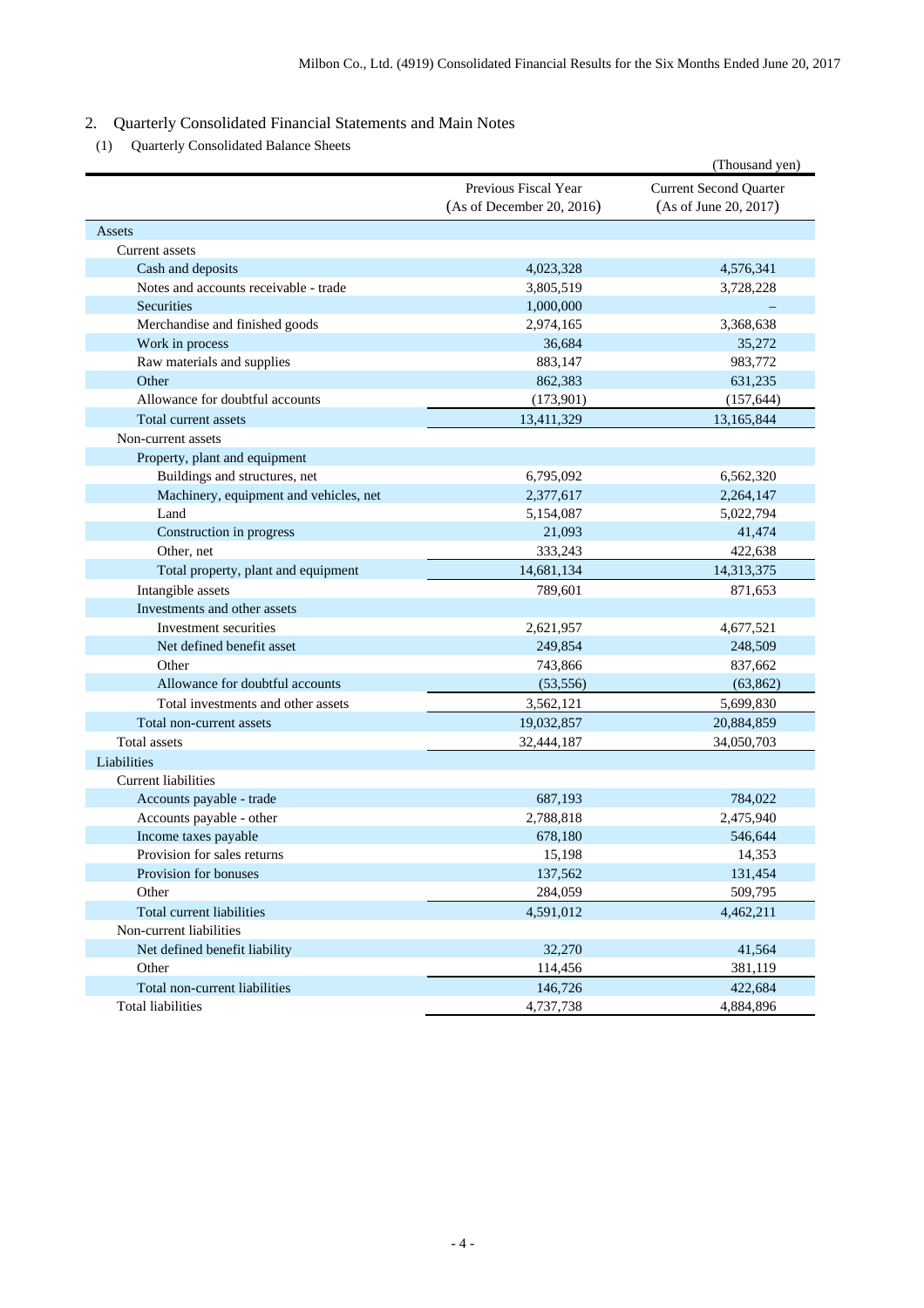|                                                          |                                                   | (Thousand yen)                                         |
|----------------------------------------------------------|---------------------------------------------------|--------------------------------------------------------|
|                                                          | Previous Fiscal Year<br>(As of December 20, 2016) | <b>Current Second Quarter</b><br>(As of June 20, 2017) |
| Net assets                                               |                                                   |                                                        |
| Shareholders' equity                                     |                                                   |                                                        |
| Capital stock                                            | 2,000,000                                         | 2,000,000                                              |
| Capital surplus                                          | 199,946                                           | 200,066                                                |
| Retained earnings                                        | 25,248,823                                        | 26, 102, 191                                           |
| Treasury shares                                          | (544, 946)                                        | (548, 748)                                             |
| Total shareholders' equity                               | 26,903,823                                        | 27,753,509                                             |
| Accumulated other comprehensive income                   |                                                   |                                                        |
| Valuation difference on available-for-sale<br>securities | 752,695                                           | 1,183,380                                              |
| Foreign currency translation adjustment                  | 43,336                                            | 236,681                                                |
| Remeasurements of defined benefit plans                  | 6,592                                             | (7,764)                                                |
| Total accumulated other comprehensive income             | 802,624                                           | 1,412,296                                              |
| Total net assets                                         | 27,706,448                                        | 29,165,806                                             |
| Total liabilities and net assets                         | 32,444,187                                        | 34,050,703                                             |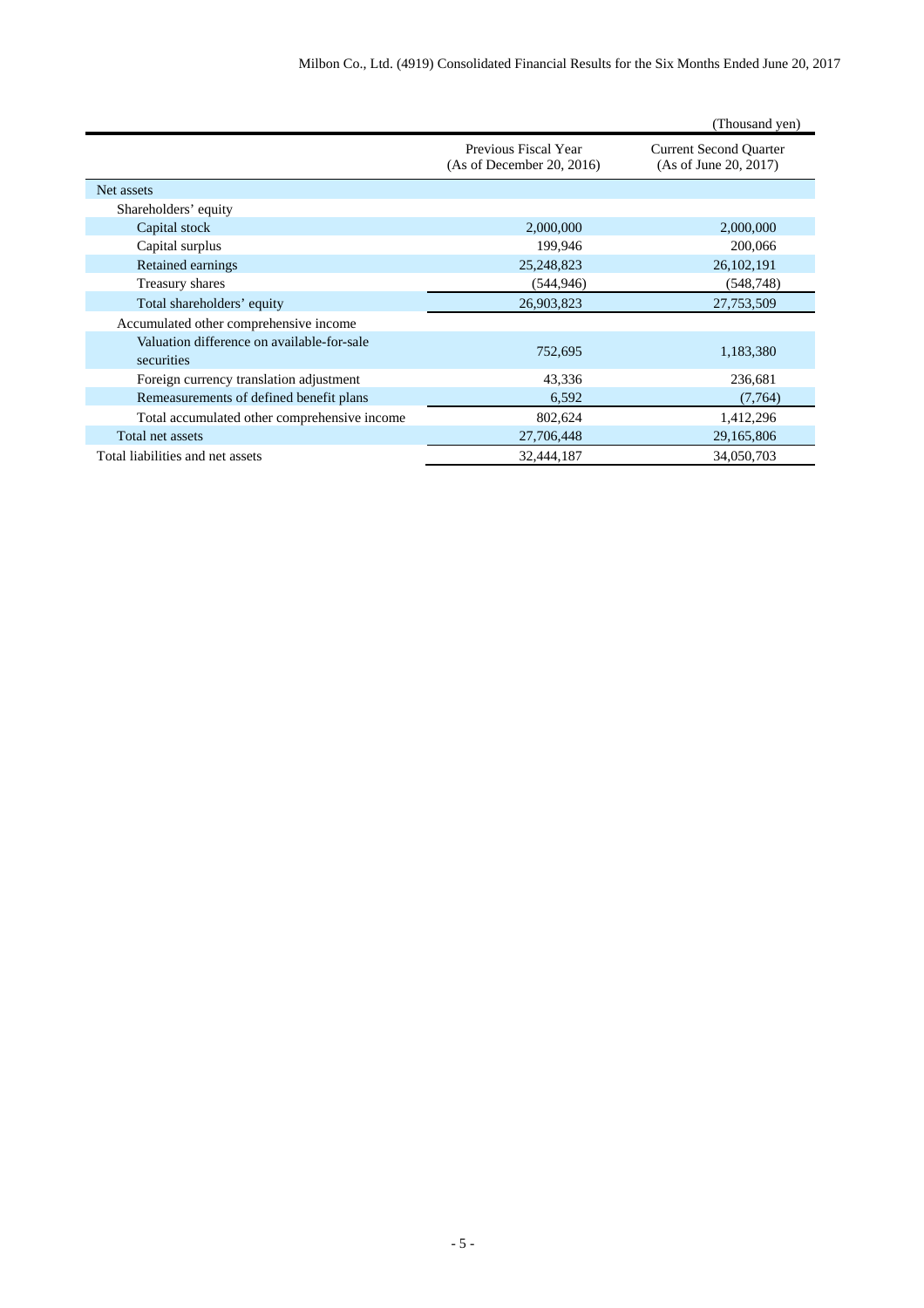# (2) Quarterly Consolidated Statements of Earnings and Consolidated Statements of Comprehensive Income Quarterly Consolidated Statements of Earnings Six Months Ended June 20, 2016 and 2017

|                                              |                                                                                    | (Thousand yen)                                                                     |
|----------------------------------------------|------------------------------------------------------------------------------------|------------------------------------------------------------------------------------|
|                                              | <b>Six Months Ended</b><br>June 20, 2016<br>(December 21, 2015 -<br>June 20, 2016) | <b>Six Months Ended</b><br>June 20, 2017<br>(December 21, 2016 -<br>June 20, 2017) |
| Net sales                                    | 14,218,270                                                                         | 14,956,764                                                                         |
| Cost of sales                                | 4,430,459                                                                          | 4,887,391                                                                          |
| Gross profit                                 | 9,787,810                                                                          | 10,069,372                                                                         |
| Selling, general and administrative expenses | 7,364,168                                                                          | 7,736,350                                                                          |
| Operating income                             | 2,423,642                                                                          | 2,333,022                                                                          |
| Non-operating income                         |                                                                                    |                                                                                    |
| Interest income                              | 2,632                                                                              | 2,991                                                                              |
| Dividend income                              | 6,073                                                                              | 8,352                                                                              |
| Foreign exchange gains                       |                                                                                    | 8,592                                                                              |
| Company house defrayment income              | 28,590                                                                             | 33,203                                                                             |
| Gain on surrender of insurance               | 2.622                                                                              |                                                                                    |
| Other                                        | 12,442                                                                             | 26,248                                                                             |
| Total non-operating income                   | 52,361                                                                             | 79,388                                                                             |
| Non-operating expenses                       |                                                                                    |                                                                                    |
| Sales discounts                              | 233,411                                                                            | 246,739                                                                            |
| Foreign exchange losses                      | 54,061                                                                             |                                                                                    |
| Depreciation                                 |                                                                                    | 11,962                                                                             |
| Other                                        | 403                                                                                | 6,588                                                                              |
| Total non-operating expenses                 | 287,876                                                                            | 265,290                                                                            |
| Ordinary income                              | 2.188.127                                                                          | 2,147,120                                                                          |
| <b>Extraordinary losses</b>                  |                                                                                    |                                                                                    |
| Loss on retirement of non-current assets     | 4,124                                                                              | 954                                                                                |
| Total extraordinary losses                   | 4,124                                                                              | 954                                                                                |
| Profit before income taxes                   | 2,184,002                                                                          | 2,146,165                                                                          |
| Income taxes - current                       | 667,995                                                                            | 520,603                                                                            |
| Income taxes - deferred                      | 51,050                                                                             | 117,321                                                                            |
| Total income taxes                           | 719,046                                                                            | 637,924                                                                            |
| Profit                                       | 1,464,955                                                                          | 1,508,240                                                                          |
| Profit attributable to owners of parent      | 1,464,955                                                                          | 1,508,240                                                                          |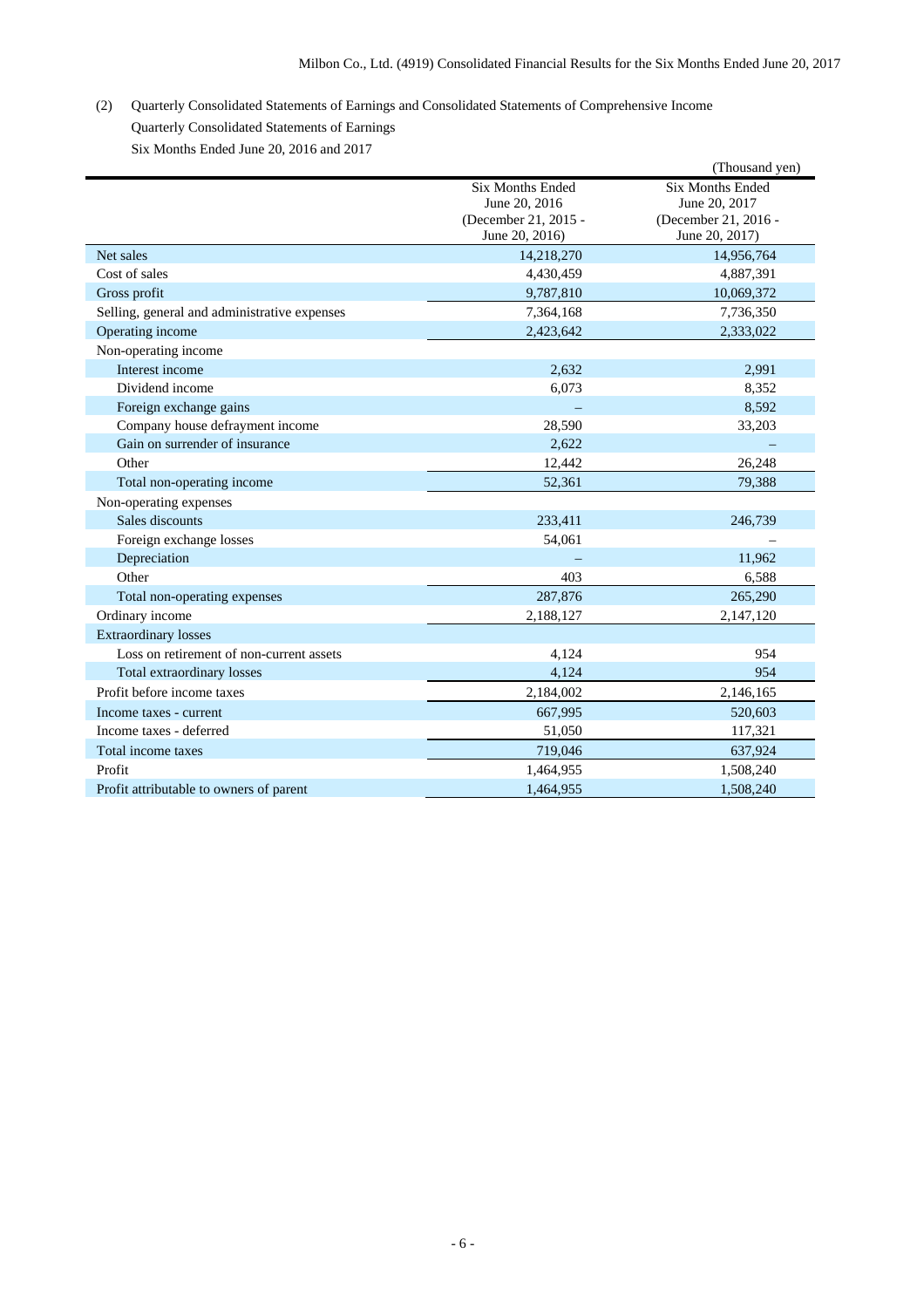## Quarterly Consolidated Statements of Comprehensive Income

Six Months Ended June 20, 2016 and 2017

|                                                          |                                                                  | (Thousand yen)                                                   |
|----------------------------------------------------------|------------------------------------------------------------------|------------------------------------------------------------------|
|                                                          | <b>Six Months Ended</b><br>June 20, 2016<br>(December 21, 2015 - | <b>Six Months Ended</b><br>June 20, 2017<br>(December 21, 2016 - |
|                                                          | June 20, 2016)                                                   | June 20, 2017)                                                   |
| Profit                                                   | 1,464,955                                                        | 1,508,240                                                        |
| Other comprehensive income                               |                                                                  |                                                                  |
| Valuation difference on available-for-sale securities    | (169, 748)                                                       | 430,684                                                          |
| Foreign currency translation adjustment                  | (89, 222)                                                        | 193,344                                                          |
| Remeasurements of defined benefit plans, net of tax      | (10,223)                                                         | (14, 357)                                                        |
| Total other comprehensive income                         | (269, 193)                                                       | 609,671                                                          |
| Comprehensive income                                     | 1,195,762                                                        | 2,117,912                                                        |
| Comprehensive income attributable to                     |                                                                  |                                                                  |
| Comprehensive income attributable to owners of<br>parent | 1,195,762                                                        | 2,117,912                                                        |
| Comprehensive income attributable to                     |                                                                  |                                                                  |

non-controlling interests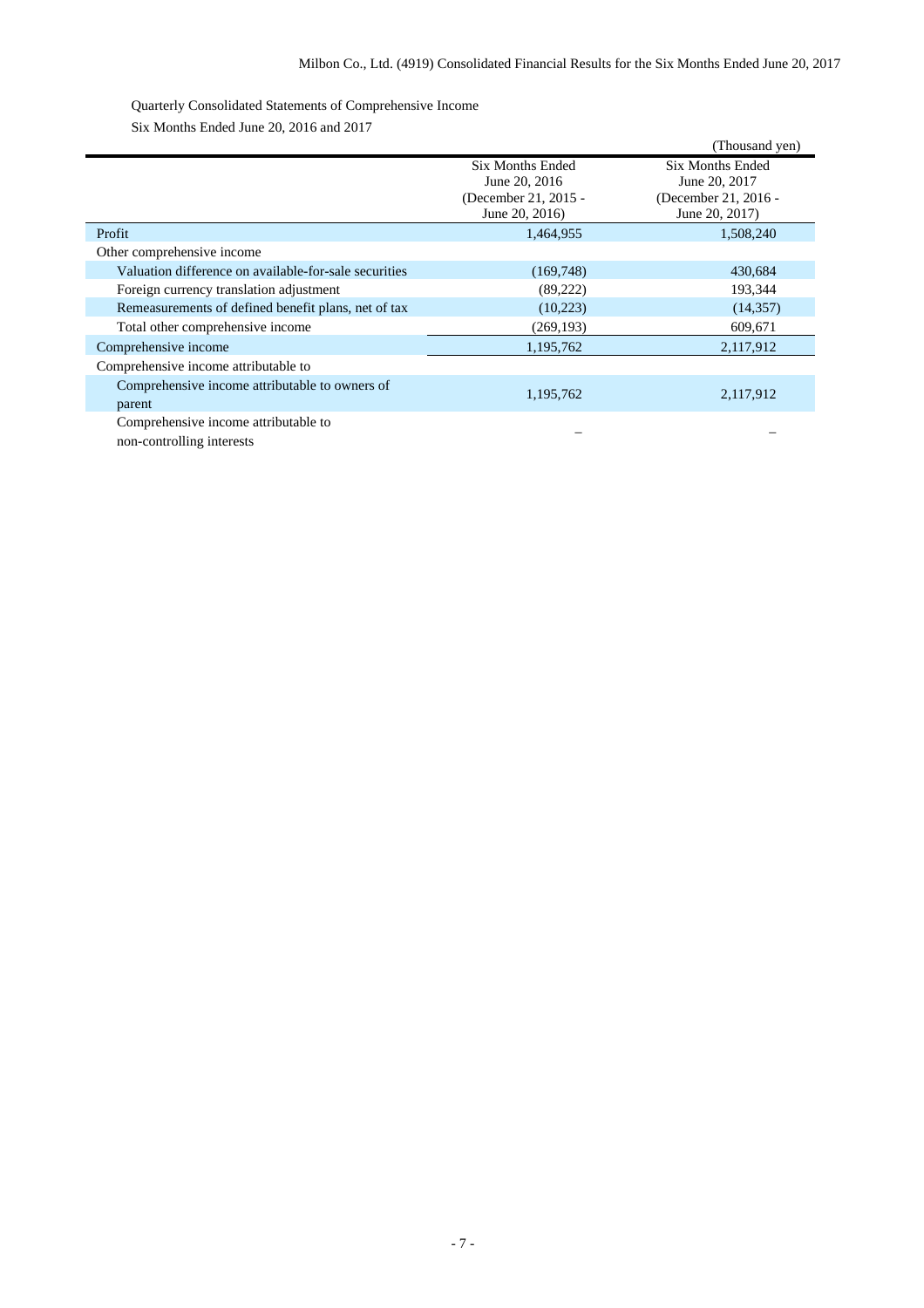## (3) Quarterly Consolidated Statements of Cash Flows

|                                                              |                                                                             | (Thousand yen)                                                                     |
|--------------------------------------------------------------|-----------------------------------------------------------------------------|------------------------------------------------------------------------------------|
|                                                              | Six Months Ended<br>June 20, 2016<br>(December 21, 2015 -<br>June 20, 2016) | <b>Six Months Ended</b><br>June 20, 2017<br>(December 21, 2016 -<br>June 20, 2017) |
| Cash flows from operating activities                         |                                                                             |                                                                                    |
| Profit before income taxes                                   | 2,184,002                                                                   | 2,146,165                                                                          |
| Depreciation                                                 | 471,529                                                                     | 553,015                                                                            |
| Increase (decrease) in allowance for doubtful accounts       | 118,037                                                                     | (6, 139)                                                                           |
| Increase (decrease) in provision for bonuses                 | 1,436                                                                       | (10, 121)                                                                          |
| Increase (decrease) in provision for sales returns           | (1,243)                                                                     | (844)                                                                              |
| Decrease (increase) in net defined benefit asset             | (36,003)                                                                    | (19, 343)                                                                          |
| Increase (decrease) in net defined benefit liability         | 4,604                                                                       | 6,241                                                                              |
| Interest and dividend income                                 | (8,705)                                                                     | (11, 344)                                                                          |
| Foreign exchange losses (gains)                              | 13,796                                                                      | (16, 498)                                                                          |
| Loss on retirement of non-current assets                     | 4,124                                                                       | 954                                                                                |
| Decrease (increase) in notes and accounts receivable -       | (45, 833)                                                                   | 99,152                                                                             |
| trade                                                        |                                                                             |                                                                                    |
| Decrease (increase) in inventories                           | (1,074,475)                                                                 | (409, 398)                                                                         |
| Increase (decrease) in notes and accounts payable -<br>trade | 249,305                                                                     | 58,790                                                                             |
| Other, net                                                   | (53, 883)                                                                   | 231,581                                                                            |
| Subtotal                                                     | 1,826,692                                                                   | 2,622,211                                                                          |
| Interest and dividend income received                        | 7,774                                                                       | 11,128                                                                             |
| Income taxes paid                                            | (731, 413)                                                                  | (640, 538)                                                                         |
| Net cash provided by (used in) operating activities          | 1,103,053                                                                   | 1,992,801                                                                          |
| Cash flows from investing activities                         |                                                                             |                                                                                    |
| Purchase of property, plant and equipment                    | (1,812,088)                                                                 | (419, 815)                                                                         |
| Proceeds from sales of property, plant and equipment         |                                                                             | 300,000                                                                            |
| Purchase of intangible assets                                | (166, 608)                                                                  | (216,798)                                                                          |
| Payments of loans receivable                                 | (500)                                                                       | (3,150)                                                                            |
| Collection of loans receivable                               | 1,318                                                                       | 3,013                                                                              |
| Payments into time deposits                                  |                                                                             | (430)                                                                              |
| Proceeds from withdrawal of time deposits                    | 29,970                                                                      | 51,407                                                                             |
| Purchase of investment securities                            | (100,000)                                                                   | (1,434,980)                                                                        |
| Payments for guarantee deposits                              | (23, 649)                                                                   | (67, 867)                                                                          |
| Proceeds from collection of guarantee deposits               | 10,970                                                                      | 7,446                                                                              |
| Purchase of insurance funds                                  | (26)                                                                        |                                                                                    |
| Proceeds from cancellation of insurance funds                | 12,634                                                                      |                                                                                    |
| Other, net                                                   | (3, 439)                                                                    | (4,186)                                                                            |
| Net cash provided by (used in) investing activities          | (2,051,419)                                                                 | (1,785,360)                                                                        |
| Cash flows from financing activities                         |                                                                             |                                                                                    |
| Net decrease (increase) in treasury shares                   | (2,013)                                                                     | (3,682)                                                                            |
| Cash dividends paid                                          | (637,773)                                                                   | (653,968)                                                                          |
| Net cash provided by (used in) financing activities          | (639, 787)                                                                  | (657, 650)                                                                         |
| Effect of exchange rate change on cash and cash              |                                                                             |                                                                                    |
| equivalents                                                  | (36, 810)                                                                   | 46,198                                                                             |
| Net increase (decrease) in cash and cash equivalents         | (1,624,963)                                                                 | (404, 011)                                                                         |
| Cash and cash equivalents at beginning of period             | 7,086,948                                                                   | 4,737,426                                                                          |
| Cash and cash equivalents at end of period                   | 5,461,985                                                                   | 4,333,415                                                                          |